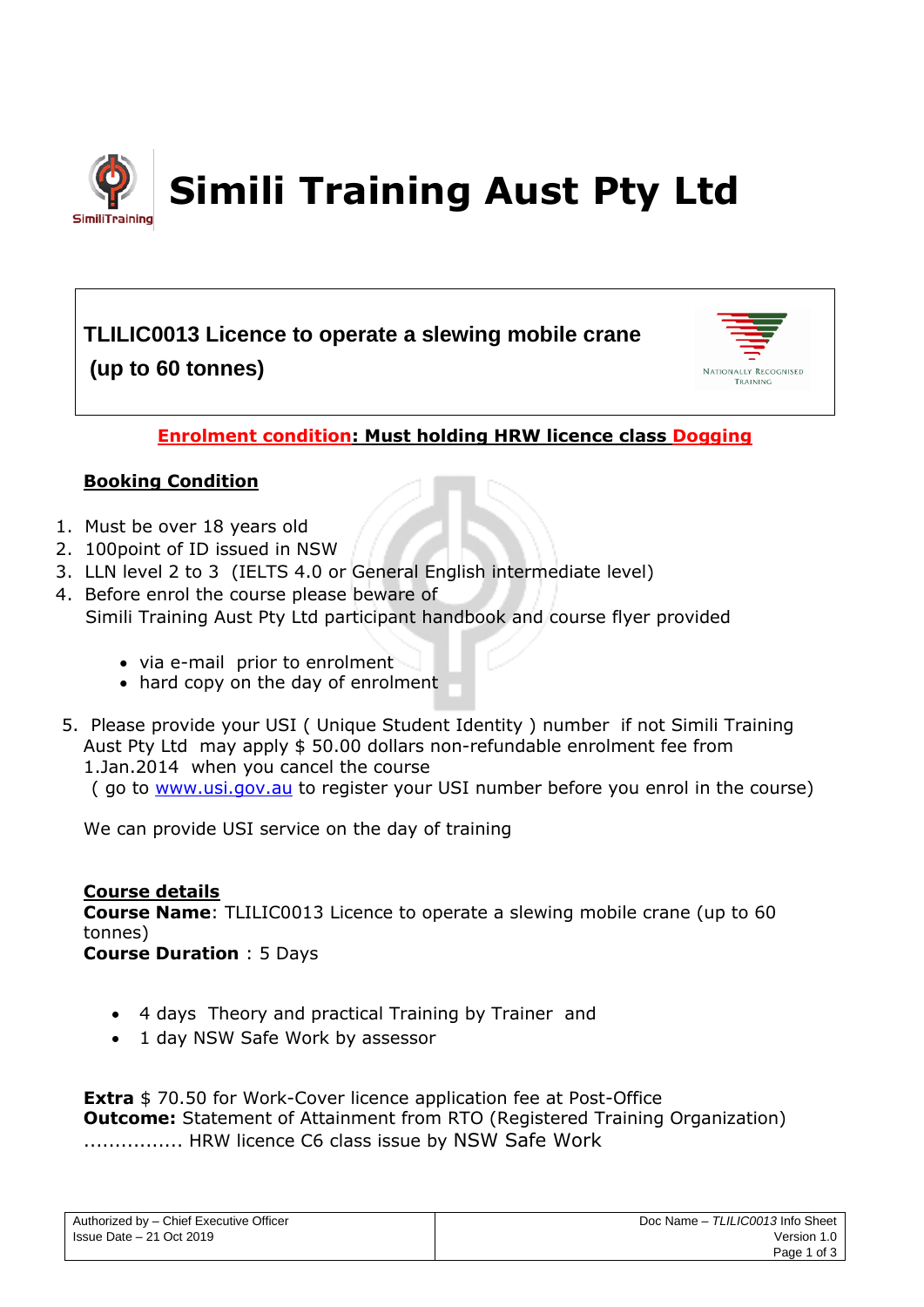# **Crane 60 t Course Content**

This unit requires a person operating a slewing mobile crane with an MRC up to 60 tonnes to:

- plan for the work/task
- prepare for the work/task
- perform work/task
- pack up

A person performing this work is required to hold a slewing mobile crane with an MRC up to 60 tonnes HRWL

## **Under the HRW C6 licence course training and assessment**

Our HRW C6 licence course is designed to give trainees a wide range of knowledge and skills that will enable them to work as a professional crane driver up to 60t in the civil construction, building, mining and transport fields.

The Crane up to 60t training provides a foundation of knowledge, safety awareness, care of operate crane, road chart and calculation techniques.

On completion, participants will have the knowledge and skill to work safely and productively in their chosen industry.

## **On training day**

- imiliTenining • Please Must bring photo ID and Medicare ( **eg Driver license ,)**
- **PPE** : Safety shoes, Hard Hat, Hi-vis vest
- **Event of Raining** : Rain Coat required for Practical training and Assessment
- If you have any RPL reference ( eg: previous licence, Statement of attainment , log-book ..)
- Your own lunch if not, can purchase from takeaway shop around corner